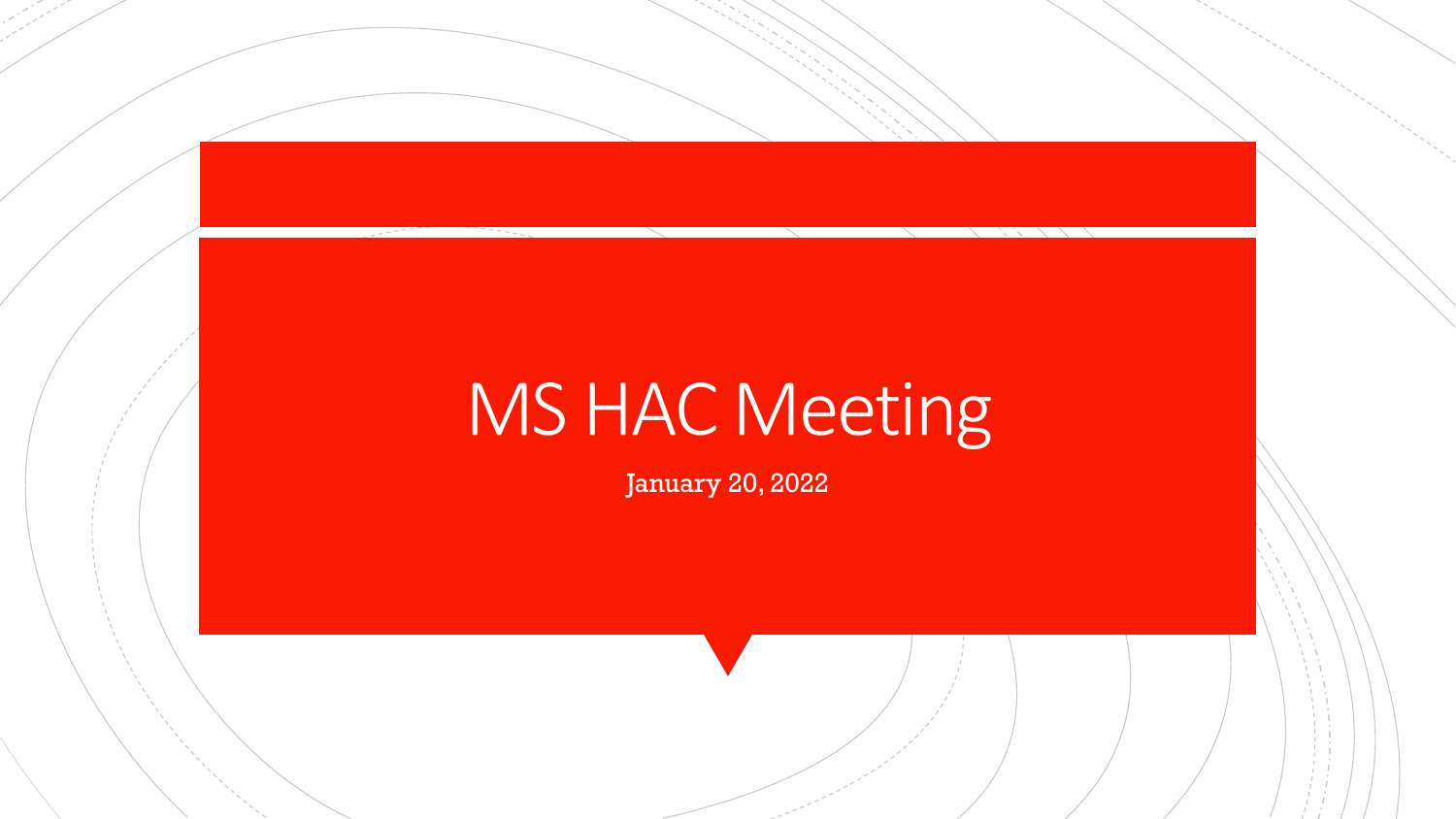## **UPDATES**  $\chi$ **CHANGES**

### NO IN-PERSON CONFERENCE

LIVE Virtual Conference on Feb. 16, 2022

Tallo Uploads Deadline Feb. 1, 2022

LIVE Presentations on Feb. 16, 2022 via WebEx

LIVE Proctored Online Testing for Knowledge Written Tests

Conference Fee reduced to \$30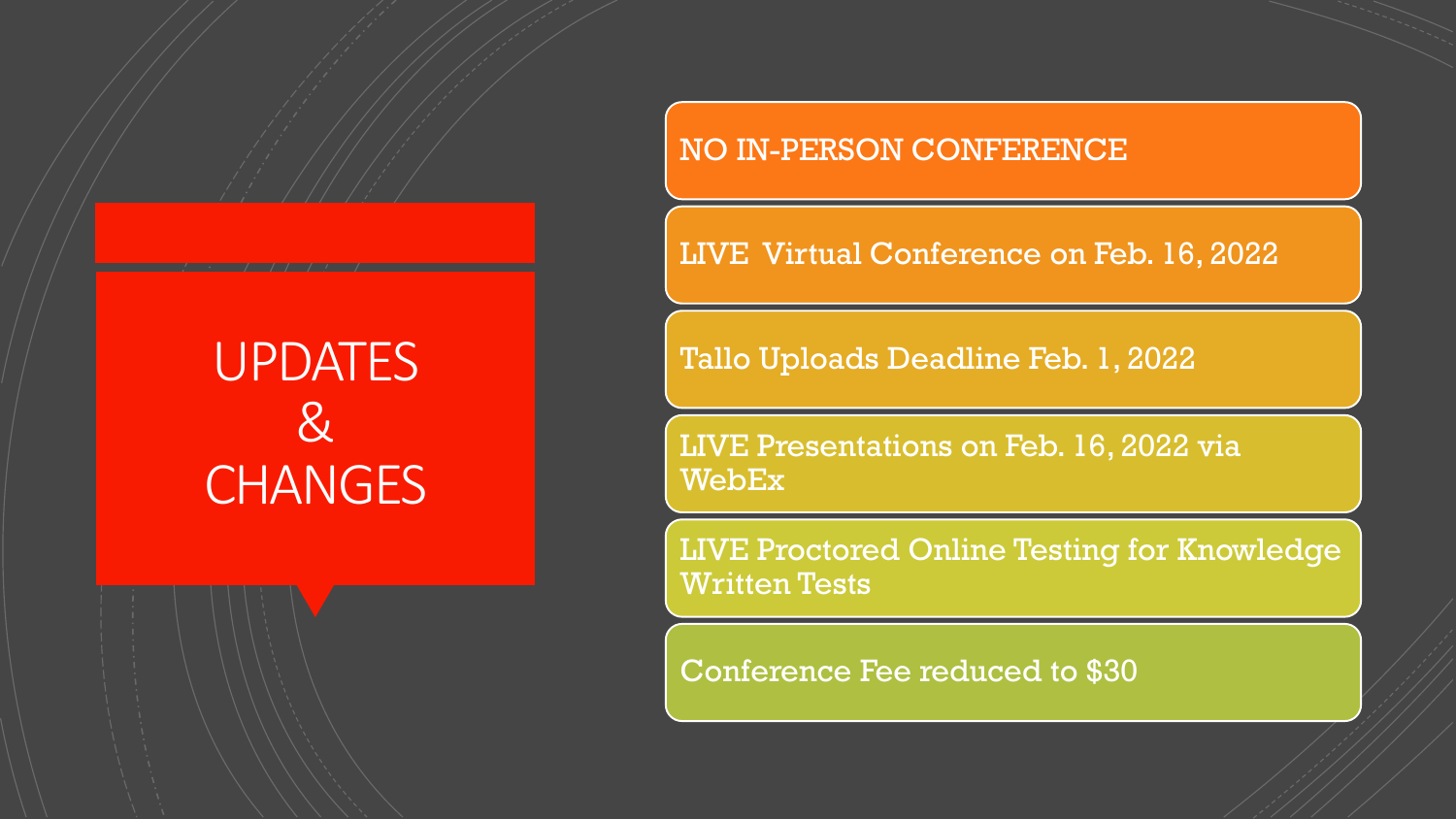## **DAILY SCHEDULE**

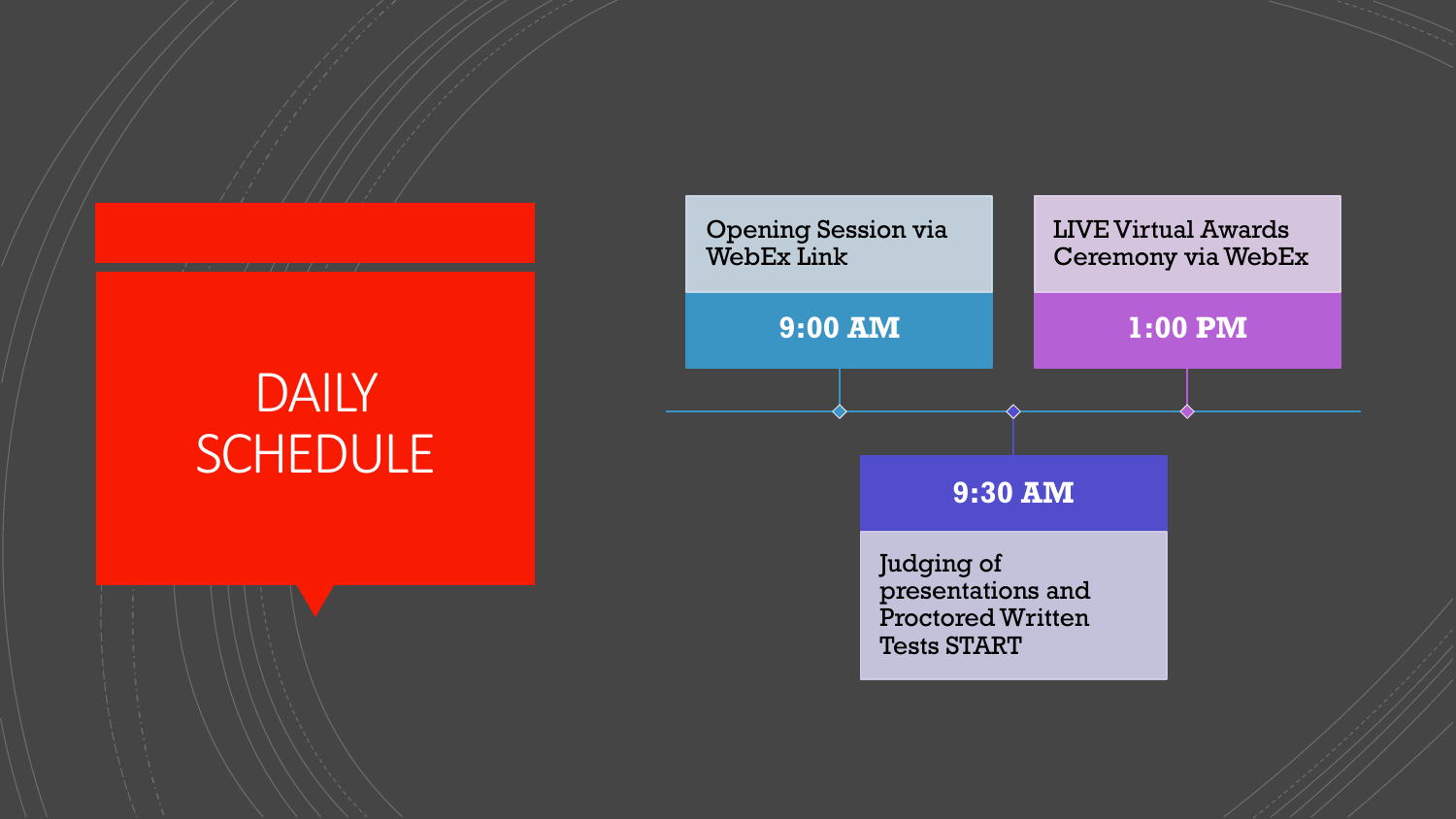



### Give Students their Login Information



Student must find a quiet place to use a computer to login to test



NOT an open book test, NO assistance allowed, MUST have camera on them while testing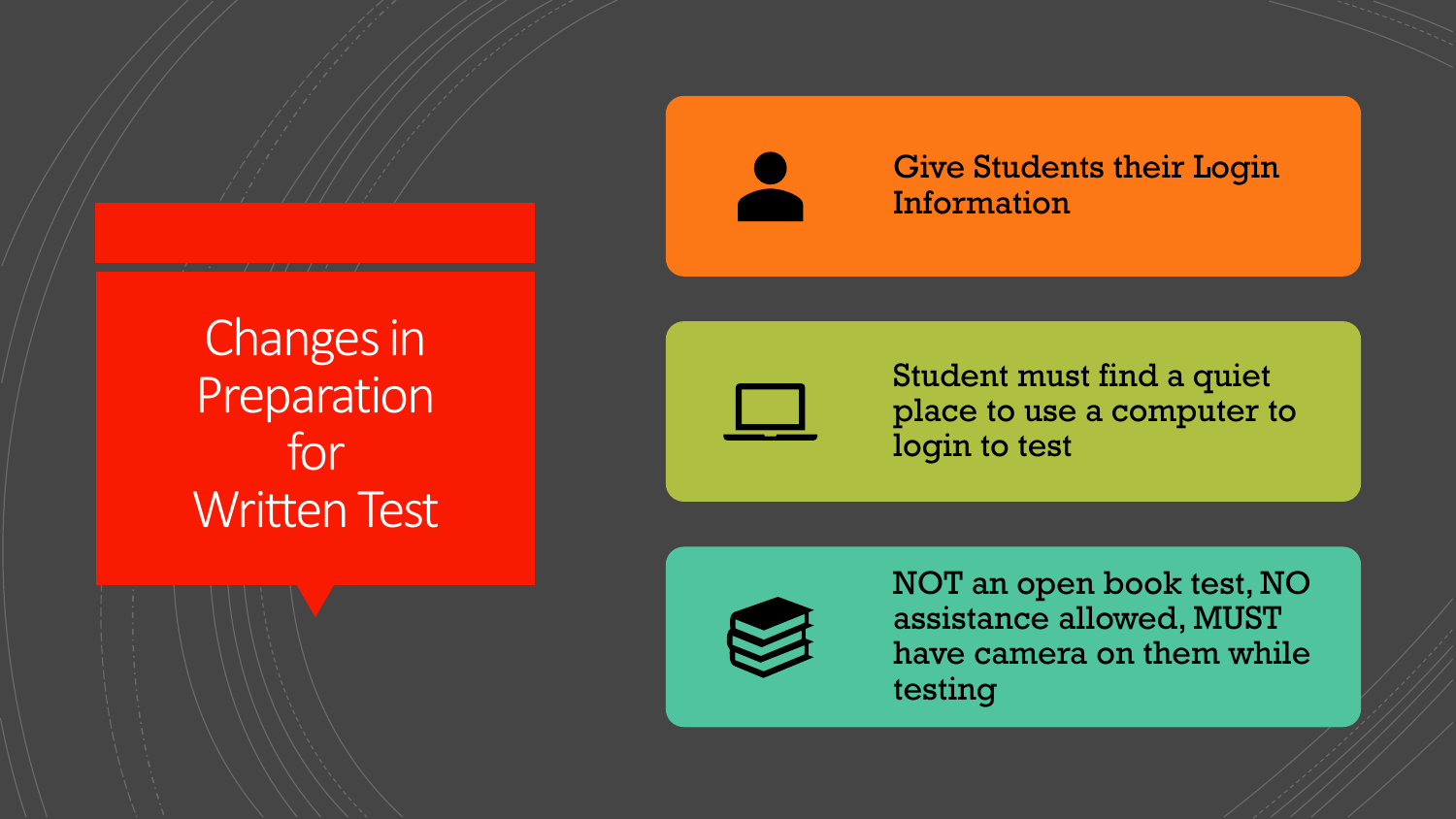### Changes in Preparation for Presentation Events

### PREPARED SPEAKING

• Student will present LIVE at 9:30am

### HEALTH CAREER DISPLAY & HEALTH EDUCATION

- HCD Teams must upload **PICTURES** of their Tri-Fold Display board **AND** documents by February 1, 2022
- HE Teams must upload a pdf file of their portfolio by February 1, 2022
- Label the file with one team member's name and the event
	- (EXAMPLE: LINDAWIRT\_HealthEducation.pdf)
- Students will present LIVE starting at 9:30am
- Students must organize how they will present (LIVE together or virtually)
- MUST report 15 minutes PRIOR to their appt time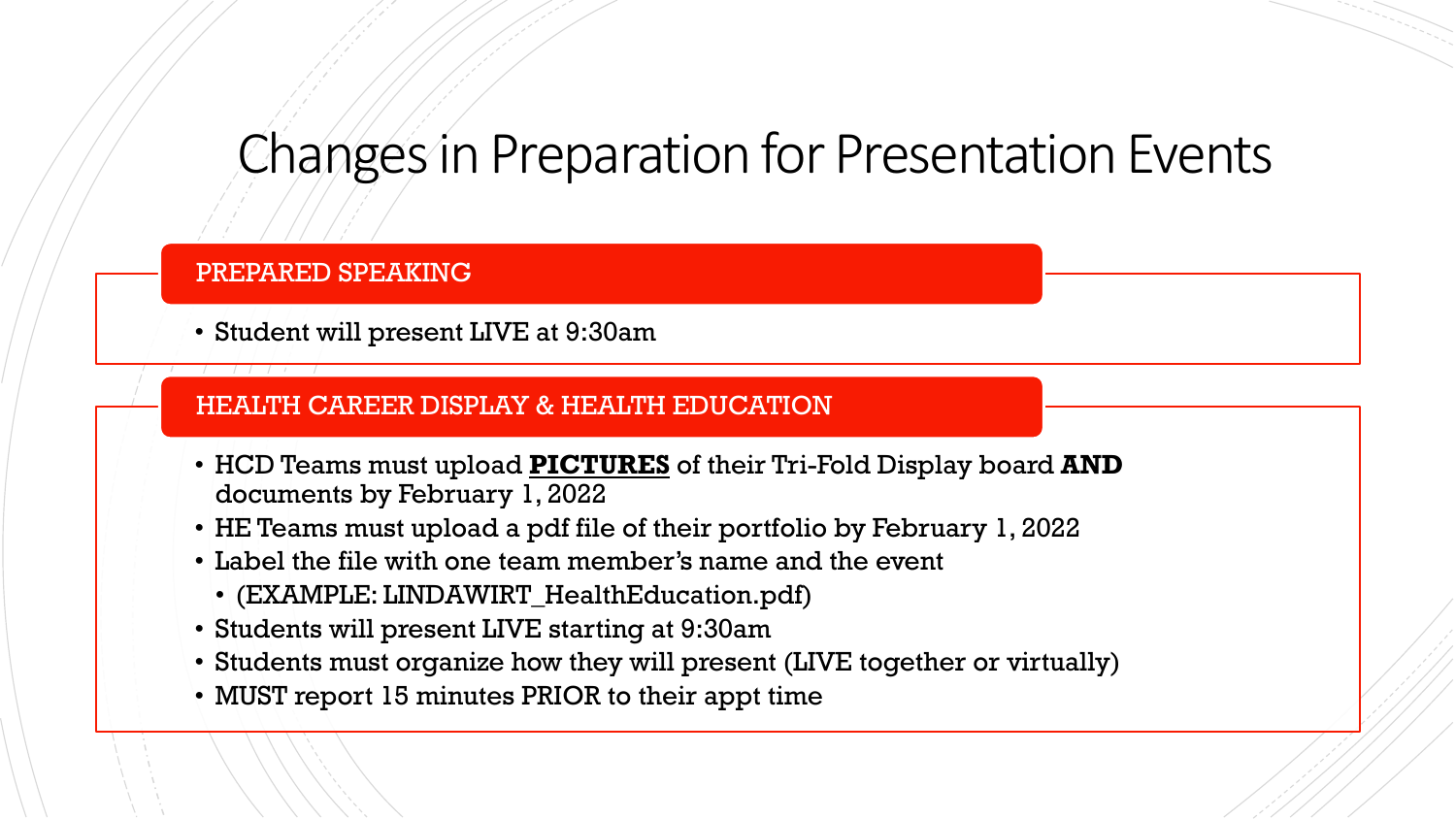# **OVERVIEW**

- Tallo Upload Deadline 2/1/22
- Written Exams at 9:30am LIVE online proctored on 2/16/22
- **Presentation events start at 9:30am**

by appointment 2/16/22